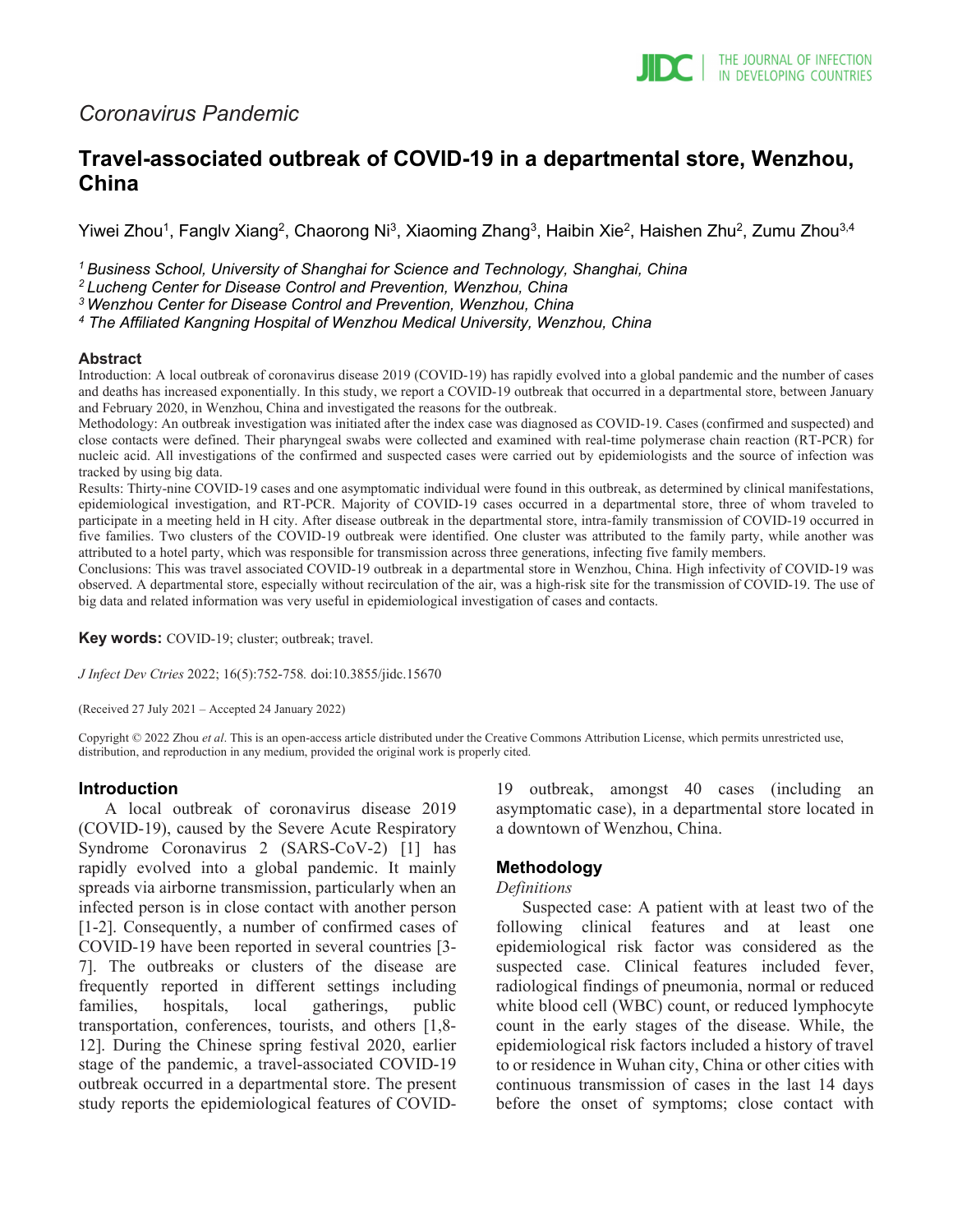confirmed cases; or epidemiologically connected to SARS-CoV-2 infections or clustered onsets.

Confirmed case: A suspected case with positive evidence for the SARS-CoV-2 infection by the realtime polymerase chain reaction (RT-PCR) for nucleic acid in the respiratory samples [13].

Close contacts: Individuals who have been exposed to a confirmed COVID-19 case within 2 days prior to the onset of symptoms [14].

Pharyngeal swabs of cases and contacts were collected and examined. Within 24 hours, the presence of SARS-CoV-2 nucleic acid in the samples was detected with the help of RT-PCR. All the laboratoryconfirmed cases followed the case definition issued by the National Health Commission (NHC), China.

All the confirmed cases were isolated in the hospital and were interviewed by a team designated by the authorities to carry out an epidemiological investigation and track the source of infection. The cases were inquired about the symptoms and their onset, history of recent travels, and previous contacts with suspected COVID-19 cases. Moreover, they were asked to identify everyone with whom they had been in contact up to 48 hours before the onset of the first symptom and to indicate the duration and degree of intimacy with the contacts. All identified contacts were investigated by telephonic or face-to-face interview, asked about their symptoms, and instructed to remain in quarantine for two weeks. Contacts with symptoms and in whom symptoms developed during the quarantine period were tested for SARS-CoV-2 infection.

As the COVID-19 outbreak in a departmental store was an emergency public health issue, data were collected as a part of the public health response and not considered as research. Thus, the present study was not subjected to review by the institutional review board.

## **Results**

## *Index Case finding*

On  $20<sup>th</sup>$  January 2020, at around 14:30 hours, a comprehensive hospital in Wenzhou reported a suspected case of COVID-19 with fever to the local Center for Disease Control and Prevention (CDC). On receiving the information, local CDC immediately sent an emergency team to carry out an epidemiological investigation of the suspected case.

Case 1 (index patient): On  $14<sup>th</sup>$  January 2020, a 28year-old female, a departmental store administrator in the downtown of Wenzhou, Zhejiang, China, developed fever (39.5  $\degree$ C), cough with expectoration, chest pain, headache, and diarrhea in the morning. In the evening of the same day, she was sent to the emergency department of the hospital by her elder sister. On admission, laboratory investigations revealed a WBC count of 4.89  $\times$  10<sup>9</sup>/L and C-reactive protein (CRP) levels of 5.11 mg/L. Following the symptomatic treatment, her condition did not improve. On 19<sup>th</sup> January, computed tomography (CT) of the chest suggested an infectious focus in both the lungs. Thus, she was diagnosed with a case of infectious lung disease and transferred to the isolation ward of the hospital and treated further. On  $20<sup>th</sup>$  January, at around 11:00 hours, her pharyngeal samples were collected and sent to CDC, Wenzhou for testing the SARS-CoV-2 nucleic acid. On the same day, at around 12:30 hours, the hospital notified the local CDC about the index case, following which local CDC sent an emergency investigation team to carry out a field investigation related to the patient. At 23:00 hours, her sample was reported to be positive for SARS-CoV-2 nucleic acid.

Epidemiological investigation revealed that she had no history of travel to Wuhan or contact with a wild animal in the two weeks prior to the onset of symptoms. After the onset of symptoms, she continued to work in the departmental store until admitted to the hospital.

## *Outbreak detection and investigation*

After the index case was reported, an epidemiological investigation involving the index case, her family members, their contacts, and their place of work was carried out.

Case 2 (first case): A 31-year-old female, a colleague of the index case working in the same departmental store, developed a low-grade fever with occasional cough on  $6<sup>th</sup>$  January 2020. On  $23<sup>rd</sup>$  January 23, a routine blood examination revealed a WBC count of  $5.79 \times 10^9$ /L, lymphocyte ratio of 0.249, and CRP levels of 0.31 mg/L. CT chest revealed infectious focus in the middle lobe of the right lung and the lower lobes of both the lungs. On 23rd January, her RT-PCR was positive for SARS-CoV-2 nucleic acid.

She (first case) lived with her parents, and they did not have any symptoms at that time. She had a history of travel to H city (around 310 km from the outbreak site) on  $3<sup>rd</sup>$  January for an annual meeting from  $3<sup>rd</sup>-4<sup>th</sup>$ January 2020. After coming back, she contacted her family members and friends. She held a family gettogether and invited 12 members for dinner on the evening of  $9<sup>th</sup>$  January. Those who attended the party and contracted the disease included her father, grandmother, grandmother's housekeeper, and three friends (including a married couple). All contacts developed symptoms successively on  $10^{th}$  January (N = 1, friend),  $12^{th}$  January (N = 1, her father),  $15^{th}$  January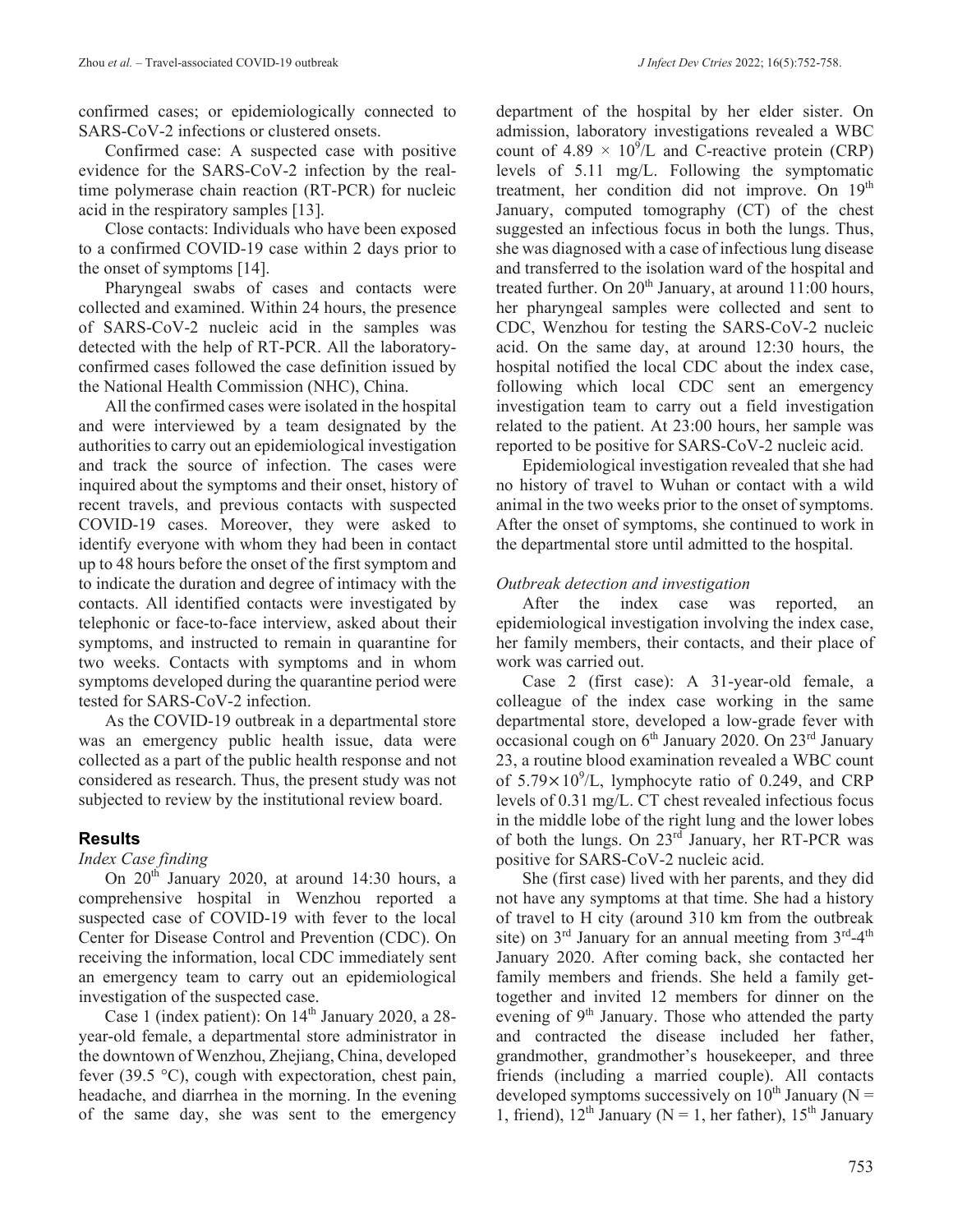|                     | Type of exposed population<br><b>Family members</b> |                                    |                                             |                        |                        |                  |
|---------------------|-----------------------------------------------------|------------------------------------|---------------------------------------------|------------------------|------------------------|------------------|
|                     | <b>Administrators</b>                               | Sales assistant<br>and salesperson | and friends who<br>attended party<br>dinner | <b>Family contacts</b> | Non-family<br>contacts | <b>Customers</b> |
| Number of           |                                                     |                                    |                                             |                        |                        |                  |
| exposed             | 76                                                  | 1254                               | 28                                          | 85                     | 626                    | $- -$            |
| individuals         |                                                     |                                    |                                             |                        |                        |                  |
| Number of patient   |                                                     |                                    |                                             |                        | 4                      |                  |
| Attack rate $(\% )$ | 9.21                                                | 0.72                               | 32.14                                       | 5.88                   | 0.64                   | $- -$            |

**Table 1.** Case distribution in different exposed populations of COVID-19 outbreak in the departmental store.

(N = 1, her grandmother),  $16<sup>th</sup>$  January (N = 2, grandmother's housekeeper and friend), and 22nd January ( $N = 1$ , friends). Amongst the individuals who did not develop disease were the wives of two friends and two couple friends (four friends). She continued to work in the departmental store until the epidemiological investigations were carried out.

Investigation revealed that the first case and the other three colleagues participated in the annual meeting in H city. Following the meeting, three of four participants developed symptoms between  $8<sup>th</sup>$  and  $16<sup>th</sup>$ January. Moreover, more than ten participants, belonging to other areas in the same province, who attended the same meeting, developed symptoms successively and RT-PCR for SARS-CoV-2 nucleic acid was found to be positive.

Investigations revealed that Case 1 (index case) frequently contacted the other three administrators, especially Case 2 (first case), who participated in the annual meeting held in H city. All 3 administrators underwent RT-PCR for SARS-CoV-2 nucleic acid and were found to be positive. All of them had no history of travel to Wuhan, contact with wild animals, or visiting marketplace for agricultural products. Once these three administrators developed symptoms, the other three individuals sharing their office also started exhibiting symptoms.

Further investigations demonstrated that the annual meeting held in H city resulted in a COVID-19 outbreak involving more than ten participants except those affected in the departmental store of Wenzhou. These patients were traced based on an epidemiological survey and laboratory confirmation was provided by the local CDC. The departmental store where these patients worked

was located in the bustling downtown in Wenzhou. The departmental store had 9 floors including 76 administrators and 1254 salespersons. On each floor, there were many cashier desks and service counters. Before the outbreak, the centralized air conditioning was working, but the ventilation of the building was poor. Moreover, a large number of customers visited the departmental store daily.

### *Epidemiological characteristics*

Following the diagnosis of the index case, her colleagues, family members, clients, and friends were investigated by epidemiologists. A total of 40 cases (including one asymptomatic case) were identified. The time distribution of patients during the outbreak is illustrated in Figure 1.

Between  $11<sup>th</sup>$  and  $31<sup>st</sup>$  January 2020, four salespersons and five sales assistants working in the departmental store developed symptoms.

After the index case and three administrators came back from the annual meeting, their colleagues, family members, friends, and clients successively developed the COVID-19 symptoms. Seven of 76 administrators



**Figure 1.** Time distribution of patients in COVID-19 outbreak.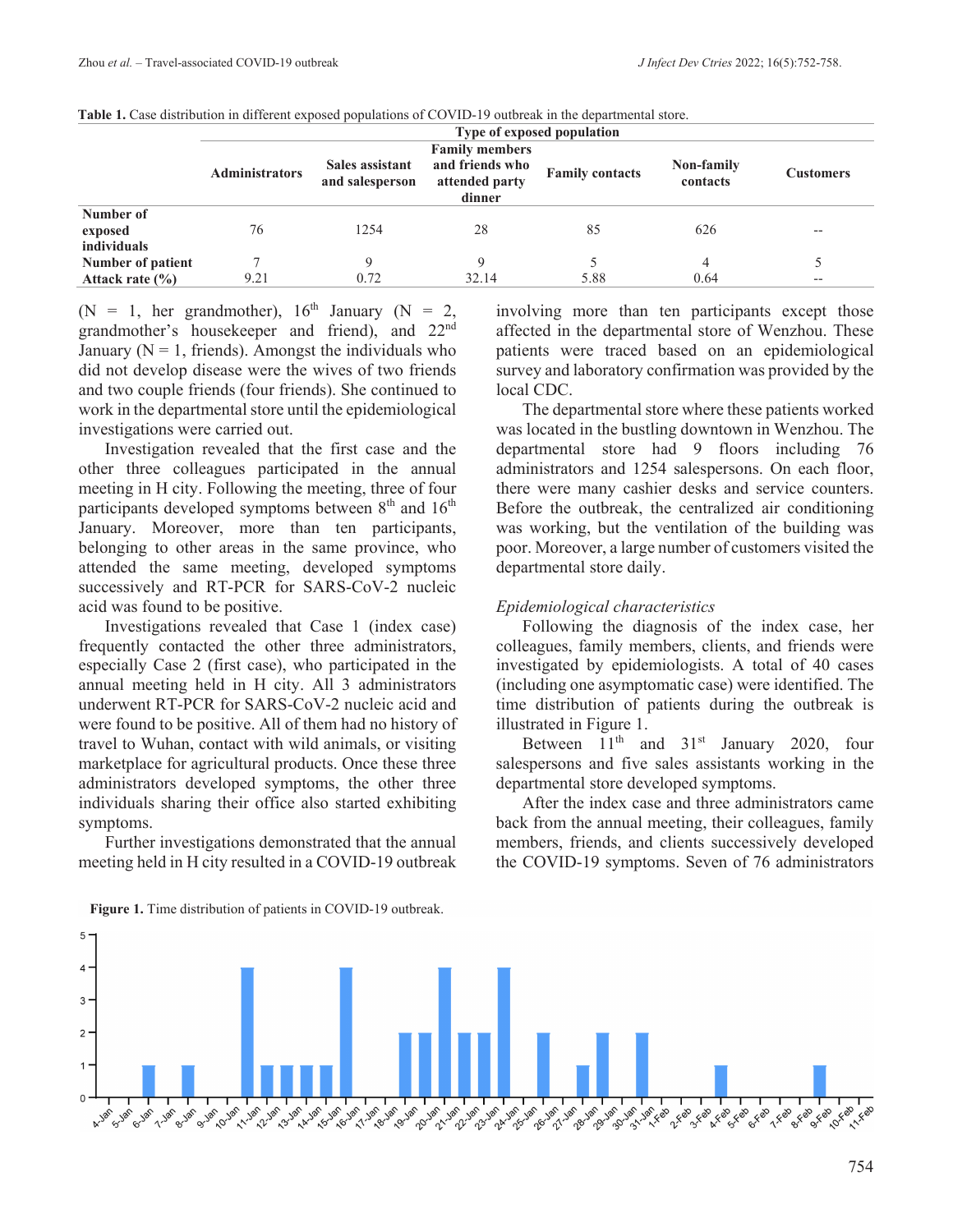developed COVID-19. The attack rate of family members and friends was distinct in different population, with highest amongst those who attended the dinner party with the first case. Five out of 85 family contacts and four out of 626 non-family contacts developed COVID-19. Thus, disease attack rate was higher amongst the family contacts than non-family contacts. Distribution of the confirmed COVID-19 outbreak cases in different exposed population is depicted in table 1. Distribution of cases according to the date of symptom onset amongst COVID-19 outbreak exposed individuals is illustrated in Figure 2.

Amongst 39 symptomatic cases, 15 were males, and remaining were females. Amongst them, those aged 20- 29, 30-39, 40-49, 50-59, and >60 years included 6, 8, 8, 12, and 5 cases, respectively. All the cases had mild disease. No death was reported. Moreover, one female case, aged 24 years, had asymptomatic disease.

Intra-family transmission of COVID-19 occurred in five families. In three families, disease transmission was attributed to the husband in the family. While, in the other two, transmission was attributed to the wife or mother respectively.

Two clusters of the COVID-19 outbreak were identified. One cluster was attributed to the family party (on  $9<sup>th</sup>$  January) involving 12 members, amongst which six (excluding first case) developed COVID-19. Another cluster was attributed to a hotel party (on  $16<sup>th</sup>$ January) involving 18 members, amongst which five developed COVID-19. This cluster in disease transmission involved five members of a family across three generations.

Exact exposure time could be determined only in 21 cases. The incubation time in these cases ranged from 1 to 14 days, with a median of 5.5 days.

*Outbreak control measures* 

1. All the symptomatic and asymptomatic cases were admitted to the designated local hospitals for isolation and treatment. All 40 cases (including one asymptomatic case) were immediately reported to local CDC and public health authority via the web-based system, after being diagnosed as a case of COVID-19.

2. The departmental store was immediately closed after the discovery of COVID-19 outbreak, and the entry of any individual in the departmental store was strictly forbidden. Disinfection of the outbreak sites, including the departmental store building, living quarters and activity sites of the patients was carried out with chlorine-containing disinfectants.

3. All close contacts of 40 diagnosed cases (including one asymptomatic case) were isolated for 14 days, and observed for fever and respiratory symptoms by healthcare workers in designated hotels. Healthcare workers were instructed to report to a doctor immediately if the patients faced any discomfort, and collect the pharyngeal swabs for RT-PCR of SARS-CoV-2 nucleic acid. On  $9<sup>th</sup>$  February, the last case was detected amongst the contacts following which no further secondary transmission was observed.

4. A collaborative inspection system was initiated to trace and screen the potentially exposed sales assistants and salespersons. Five hundred and twentyfive sales assistants and salespersons were identified in the local area and isolated in shift quarantine camps, while remaining  $(N = 729)$  were not residents of the local area and thus, their local CDC was informed. These individuals were traced and isolated in their native places.

5. Big data analysis was used to perform the epidemiological investigation involving the customers. Customer data between 14<sup>th</sup> January and 23<sup>rd</sup> January was screened and it was observed that 37,265 customers stayed for more than one hour in the departmental store. These customers received text messages regarding the





 $1/3 \quad 1/4 \quad 1/5 \quad 1/6 \quad 1/7 \quad 1/8 \quad 1/9 \quad 1/10 \quad 1/11 \quad 1/12 \quad 1/13 \quad 1/14 \quad 1/15 \quad 1/16 \quad 1/17 \quad 1/18 \quad 1/19 \quad 1/20 \quad 1/21 \quad 1/22 \quad 1/23 \quad 1/24 \quad 1/25 \quad 1/26 \quad 1/27 \quad 1/28 \quad 1/29 \quad 1/30 \quad 1/31 \quad 2/1 \quad 2/2 \quad 2/3 \quad 2/4 \quad$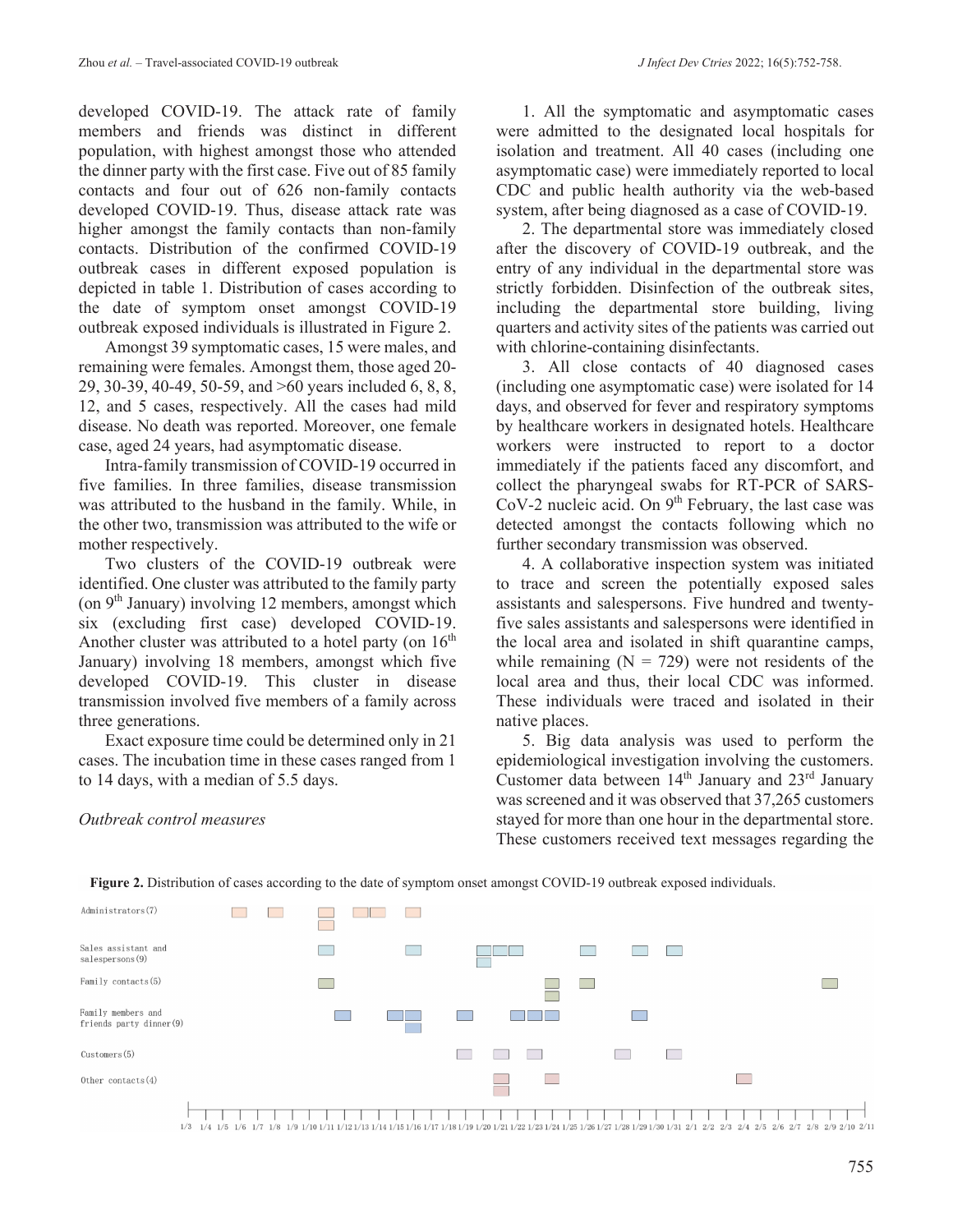prevention and control of COVID-19 and were advised self-isolation at home for 14 days.

6. Individuals coming in contact with COVID-19 cases and their close contacts were asked to wash their hands frequently, open the windows so as to increase the ventilation, and wear a mask.

# **Discussion**

Index case developed fever and respiratory symptoms on 14<sup>th</sup> January. She was a suspected case of  $COVID-19$  and confirmed on  $20<sup>th</sup>$  January. Although index case was notified earlier than first case, onset of symptoms was earlier in the first case i.e., on  $6<sup>th</sup>$ January. Investigation revealed that both index and first case shared the same office and contacted each other frequently. Index case had obvious clinical signs and symptoms of COVID-19, and the history of contact with patients. Her pharyngeal swabs were positive for SARS-CoV-2 nucleic acid. Thus, the index case was diagnosed as COVID-19 following the case definition suggested by NHC, China [13]. Thus, it was concluded that index case was not the first case during the outbreak.

Conferences involve gathering of individuals that favors the transmission of SARS-COV-2. A typical case was reported in Singapore, where 109 individuals from various countries attended an international conference, which resulted in at least seven confirmed cases [1]. Our investigation suggested that three administrators had symptom onset 4-12 days after visiting H city for an annual meeting held on  $3^{rd}$  and  $4^{th}$ January. More than 10 participants of the annual meeting, residing in other areas, successively developed the symptoms. Pharyngeal swabs of these individuals were subjected to RT-PCR and were found to be positive for SARS-CoV-2 nucleic acid. All the three administrators had a common exposure history of participating in the meeting and similar clinical symptoms. Thus, it was concluded that the source of infection in these cases were the participants of the annual meeting held in H city.

Prior to the H city visit, the departmental store had no suspected or confirmed cases of COVID-19. Following the visit, the index case and three administrators of the departmental store resumed their official work and infected five other colleagues in same office through close contact. Further, they transmitted the infection to sales assistants, salespersons, and customers of departmental store. The infection in the departmental store was transmitted through air droplets and close contacts. Subsequently, these infected cases transmitted the infection through family and hotel

dinner parties. One of the three administrators infected six family members and friends through family dinner party, resulting in a cluster of patients. Moreover, five cases occurred in an additional cluster through dinner party organized at a hotel.

The SARS-CoV-2 can spread from an infected person's mouth or nose in the form of tiny droplets that are released when an infected person coughs, sneezes, speaks, sings, or breathes heavily. Furthermore, foodborne transmission has been postulated as a risk factor in an early scholarly discussions on COVID-19 [15]. At present, various countries have reported the presence of SARS-CoV-2 in a variety of food items, especially in sea foods. It is recognized that contaminated cold-storage foods, including packaging materials, and storage environments, may present a systematic risk for transmission of SARS-CoV-2 between countries and regions. Moreover, some people have the practice of consuming raw or half-cooked sea food in local area. Thus, food as a vehicle of spreading COVID-19 was taken seriously. In our investigation, some patients in two small clusters of outbreak were attributed to a dinner party. However, no retrospective study has conclusively reported the foodborne transmission of SARS-CoV-2 [15]. As a precautionary measure, during outbreak, management and surveillance of dinner parties, and the processing method of raw sea food should be improved.

SARS-CoV-2 appears to be highly contagious with human-to-human transmission most frequently occurring through the airborne route [2]. Increasing evidence suggests that mild clinical symptoms could be more frequent in COVID-19 cases and asymptomatic cases can act as carrier of SARS-CoV-2. In our investigation, all 39 cases had mild disease, and one case was asymptomatic. All patients recovered from illness. High infectivity of COVID-19 was identified. Moreover, the transmission across three generations was observed in this outbreak.

The chances of transmission are greater in the crowded places with several individuals nearby for a prolonged duration. Indoor areas, compared to outdoor, especially those with poor ventilation and where people have conversations very near to each other pose high risks for transmission. The risk of COVID-19 spread is greater in the places with aforementioned characteristics. Supermarkets and grocery stores are amongst the places with the highest risks of COVID-19 transmission due to the concurrent presence of multiple risk factors including an enclosed environment, difficulty in maintaining physical distance, and many commonly touched surfaces and objects by different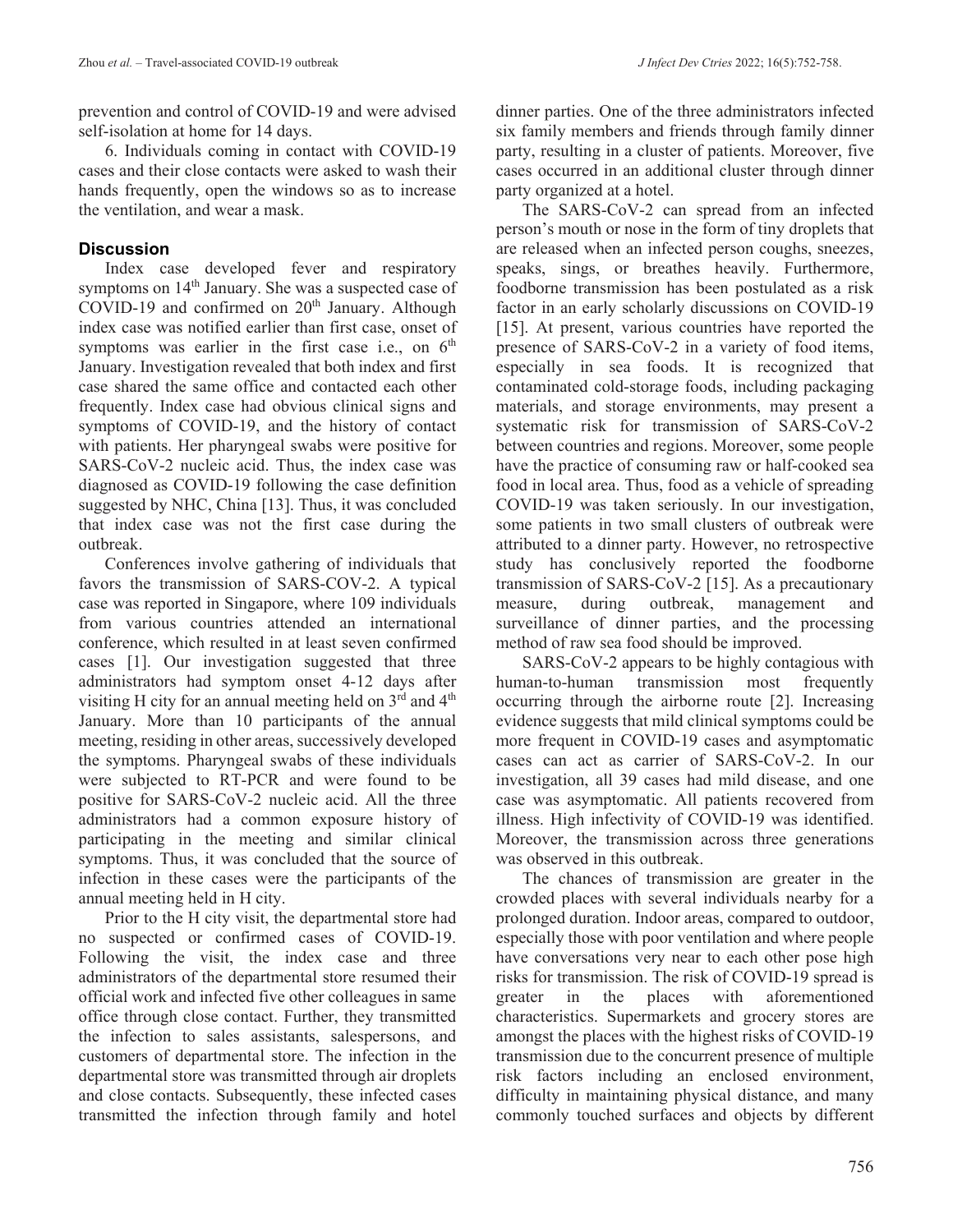individuals [15]. Moreover, over-crowding as a risk factor can also play a significant role in the transmission. Temporary crowding in public areas such as departmental stores can transmit an outbreak [16]. Similarly, during the 10 days (between  $14<sup>th</sup>$  and  $23<sup>rd</sup>$ January), 37,265 customers had visited the departmental store for more than one hour each.

Use of big data and related information was very useful in epidemiological investigation of cases and contacts. Artificial intelligence (AI) can be successfully employed for the purpose of tracing, identifying, and monitoring the contacts of the suspected or confirmed cases [17]. Contact with the contaminated surfaces has been reported to be responsible for transmitting the virus [18]. While investigating the outbreak, we found that a case had pushed an elevator button that was used by another case. Further investigation failed to demonstrate any other route of transmission. Thus, it is recognized that the buttons of an elevator can act as a vehicle for transmission of COVID-19. To break the chain of transmission, individuals should avoid touching the public surfaces, and such surfaces should be cleaned regularly with standard disinfectants.

Decisive control measures taken immediately were critical to stop the spread of outbreak. Epidemiological investigation was initiated after the index case was notified. Following the identification of COVID-19 outbreak, control and preventive measures were immediately implemented including closure of departmental store; hospitalization and isolation of cases; designating hotels to quarantine the close contacts; notifying the exposed individuals regarding the ways of prevention; and tracing, identifying, and monitoring contacts with the help of big data, if necessary. After implementing the above measures, the outbreak was controlled effectively. Following the confirmation of last COVID-19 case on  $9<sup>th</sup>$  February, no new case was found.

In semi-enclosed environment, airborne transmission of SARS-CoV-2 has been documented to play an important role in real-life spread of COVID-19 [19-21]. Many studies showed that COVID-19 can be transmitted by respiratory droplets and close contacts [1,18]. Contact of contaminated goods can also transmit the infection to other individuals. Some studies confirmed that aerosol transmission is possible in individuals that are exposed to highly concentrated aerosol for a long duration of time in a relatively closed environments [1,16,18]. The possible role of aerosol transmission in this outbreak is suspected amongst the workforce of departmental store. Moreover, the role of respiratory droplets and close contacts is suspected in

cluster outbreaks that occurred in dinner parties at home and hotel.

The departmental store is a place with high density of people, which can increase the risk of SARS-COV-2 transmission. Some COVID-19 cases may have spread the disease in the departmental store via fomites (such as elevator buttons) or virus aerosolization in confined spaces (such as elevators). Nucleic acid of SARS-COV-2 has been reported on the doorknob of a patient's residence [1]. Aerosolized SARS-COV-2 remain viable in the air for up to three hours [4]. Thus, it is critical to stay at home and avoid gatherings with individuals from other households during the epidemic of disease.

Indoor gathering could also lead to outbreaks of COVID-19. Family clusters usually have a higher risk of infection due to their close and frequent contacts [22,23]. Two family clusters of five cases occurred in this outbreak. Thus, prevention of infection amongst household members is an important strategy to contain the transmission of COVID-19 globally. For example, in families with confirmed COVID-19 cases, it is crucial to quarantine their close contacts and perform a RT-PCR, as early as possible [7].

Poor ventilation has been implicated in numerous cluster transmission, including those in bars, churches, and other locations [24-27]. Ventilation is an important factor in preventing the indoor spread of SARS-COV-2. The departmental store has confined space, with several customers visiting and leaving the premises frequently. Moreover, the departmental store had poor ventilation. As soon as the infected individuals visited the store, aerosol transmission could have occurred. Thus, increasing the chances of transmission. The World Health Organization (WHO) recommends that ventilation rate should be increased through either natural or mechanical means, preferably without recirculation of the air. In case of air recirculation, filters should be cleaned regularly, especially for jobs that place an individual at a medium or high risk of exposure to COVID-19.

#### **References**

- 1. Liu T, Gong D, Xiao J, Hu J, He G, Rong Z, Ma W (2020) Cluster infections play important roles in the rapid evolution of COVID-19 transmission: A systematic review. Int J Infect Dis 99: 374-380.
- 2. Raoult D, Zumla A, Locatelli F, Ippolito G, Kroemer G (2020) Coronavirus infections: Epidemiological, clinical and immunological features and hypotheses. Cell Stress 4: 66-75.
- 3. Bernard Stoecklin S, Rolland P, Silue Y, Mailles A, Campese C, Simondon A, Mechain M, Meurice L, Nguyen M, Bassi C, Yamani E, Behillil S, Ismael S, Nguyen D, Malvy D, Lescure FX, Georges S, Lazarus C, Tabaï A, Stempfelet M, Enouf V,